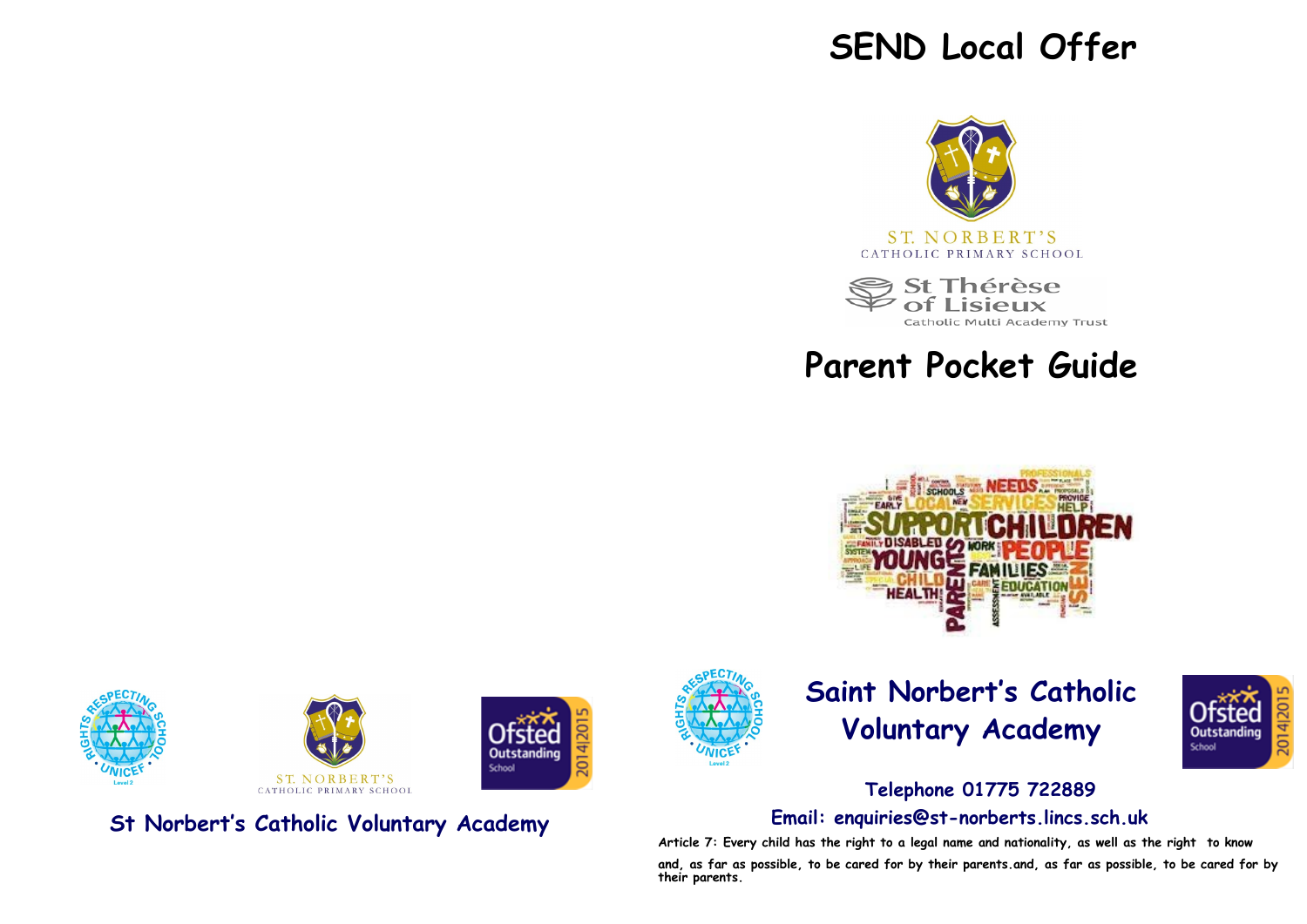# What is SEND?

## **SEND registers**

This is a list of all the pupils in the school who have special educational needs (SEN) and/or a disability. This is a record for the SENCo and staff and allows monitoring of the progress of those pupils who need extra support.

Any pupil on the SEND register has been identified as having a special educational need and/or disability. Extra support will be given to these pupils to help them to make progress.

If your child is placed on the SEND Register, they will have specific individual targets set out as part of a Star Target Intervention Plan (STP). This allows for close monitoring of the additional provision a child receives and allows parents/carers to see what support a pupil is receiving, how often and with whom.

Some pupils with significant needs may always be on the SEND Register because they may always need support in some form to ensure they can make the best possible progress both in terms of their academic development but also social and emotional development. Other pupils may only need support for a short amount of time and if they no longer need that support, then they will be removed from the SEND Register in discussion with parents/carers.

## **SEND Policies**

- Special Educational Needs & Disability Policy
- Inclusion & Equal Opportunities Policy
- Equality and Diversity Policy
- Medicines in Schools Policy
- Accessibility Policy

**Accessibility** Most of our school is accessible for wheelchairs. Corridors are sufficiently wide for anyone in a wheelchair. All walkways on the ground floor and entry through double doors are on one level. We also have a disabled toilet with a red emergency pull cord. There is also a disabled car parking space available. Any parent that is a Disabled Permit holder is able to park on school grounds during any visit/collection time to the school.

We always make reasonable adjustments for pupils and their parents/carers, where we can to ensure our school is as inclusive as possible. We work closely with parents/carers and any outside agencies who give us advice. Over the years we have various support resources and tools such as coloured overlays, therapy equipment and moved classrooms to name just a few. We always act on resourcing advice from external agencies and parental suggestions. We also are able to provide on-site an electrical medical bed in our first aid room which can support children with a host of medical needs and conditions. We go to great lengths to ensure that any pupil with a special educational need and/or disability has the necessary adult support or required equipment so that they can take part fully in school life and activities such as school trips and residentials and much more.



#### These may include:

<http://www.lincolnshire.gov.uk/parents/> [\(](http://www.lincolnshire.gov.uk/parents/)General information linking to disability support, children's centres, family support and caring for children) [www.lincolnshire.gov.uk/SENDlocaloffer](http://www.lincolnshire.gov.uk/SENDlocaloffer) [\(E](http://www.lincolnshire.gov.uk/SENDlocaloffer)arly Help and the Local Authority website) [http://www.lincolnshire.gov.uk/parent](http://www.lincolnshire.gov.uk/parent-partnership/)-partnership/ [\(P](http://www.lincolnshire.gov.uk/parent-partnership/)arent Partnership have helpline number you can ring to informally discuss your concerns and the website provides a wealth of information about what to do if you have concerns about your child or the provision they receive).

## **How can I help during a transfer?**

It is always helpful for you to personally speak with new staff to make sure that they are fully aware of your child's special educational needs and/or disability and any changes in circumstances. Always check, after a short time, that support has been put in place and that you understand what help your child is receiving. If moving to a new school, take your child to visit the school so that you can both see the environment and ask any questions which you may have.

## **What happens if I am unhappy with the way the SEN process develops?**

If you have any concerns at any point your first point of contact should be the SENCO. If your issue is still not resolved you should request an appointment with the Head of School in writing.

If your concern is related to an unsuccessful statutory assessment you should follow the procedures set out by the Local Authority for appeals and tribunals. You can also access support from Lincolnshire Parent Partnership.

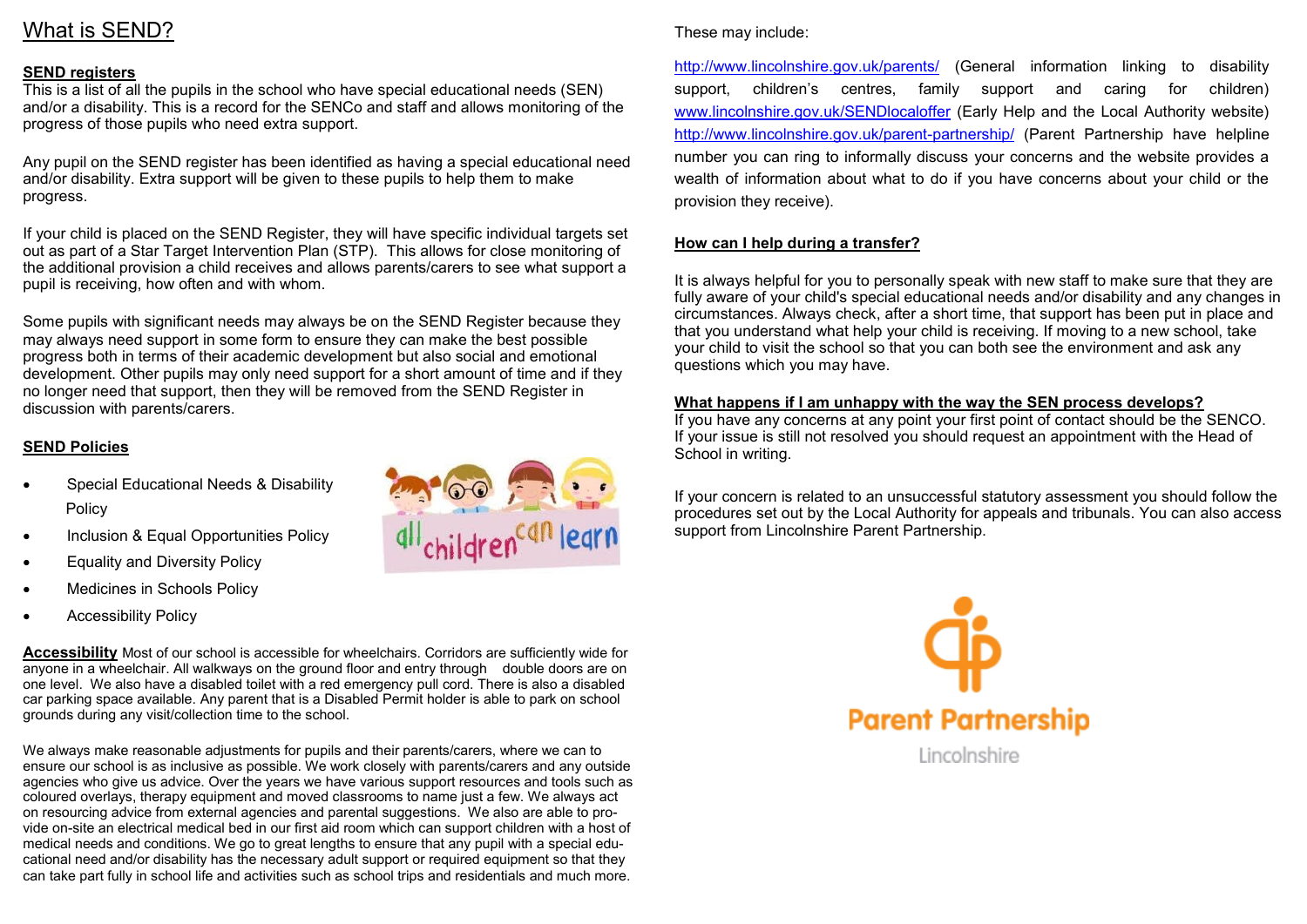## **Will my child be treated differently within the class group?**

The ethos of our school is such that we are inclusive of all children. Support within the classroom will include differentiated work and use of appropriate resources dependent on a child's needs. This will not exclusively be for SEN pupils as there are many different needs within all classes.

If your child, in agreement with yourself, felt that pupils needed to be made aware of their needs, this would be organised in collaboration with yourself. This may include visits from the School Nurse to explain medical needs or completing a programme of work linked to differences in communicating. We believe in true inclusion and equity-not giving all pupils the same but giving every individual what they need to have the same opportunity and access to every aspect of education and school life.

# What do I as a parent need to know/do?



## **How can I be involved in supporting my child?**

It is important that you make us aware of anything that you feel may impact on your child's ability to access learning in school. This may include letting us know if there have been changes in home circumstances as the emotional impact of this can become a barrier to learning.

If your child is being seen by medical professionals, school is sent a copy of the written report but this can take some time to arrive in school so it is always best to inform us of any new information yourself so that we can support your child.

We strive to work together to improve outcomes for your child so it is vital that you attend any meetings regarding your child's progress in school. This includes parent consultation meetings, Star Target reviews, Annual Reviews, TAC meetings, ESCO meetings, pastoral support meetings.

When attending review meetings you will be given a copy of the new targets for your child so that you are aware of their targets. There will be ideas of how you can support this learning at home, including websites, resources and activities that you could use. Your child's Class Teacher will also be happy to suggest any further ideas and the webpage for your child's class will always have links to appropriate learning websites that you can access free of charge.

## **How can I access support for myself and my family?**

Your first contact should always be with your child's class teacher and if they are not able to help, the SENCo will be happy to listen to your concerns and where necessary will give you contact details of more appropriate support services.

The school hosts an informal coffee morning once a term where you can chat to the SENCO as well as other parents of children with SEN. Occasionally there will also be a representative from some of our outside agencies who will be available to discuss general concerns about your child.

### **Changes to SEND**

At St Norbert's Academy the changes to 'Special Educational Needs and/or Disability' (SEND) Code of Conduct 2014 afforded us the opportunity to review our provision. The changes affected how we now work in school, further improving how we work with parents/carers and other professionals. Some of the main changes were:

- We no longer use the terms 'School Action' and 'School Action Plus'. We provide 'SEN Support' instead.
- 'Statements of Special Educational Needs' are called 'Education, Health and Care Plans'.
- Parents/carers of pupils with an 'Education, Health and Care Plan' may be given the option to manage some of the funds allocated to the pupil.

## What happens if I am concerned about my child's progress or my child is identified as having SEND?

### **Who do I speak to if I have concerns about my child?**

Your first point of contact should always be your child's class teacher. If you are worried about the progress your child is making either academically and/or socially your child's class teacher will listen to your concerns. They will try to address the issues through class support but may feel they need to seek further advice from the Head of School who oversees the SENCo role. This does not automatically mean that your child will be placed on the SEND register but if this is felt to be the best course of action you will then meet with the Headteacher/SENCo to discuss your child's needs in more detail and how your child will be supported. This could be through a meeting, phone call, MS TEAMS meeting etc, we work with parents especially in view of the COVID-19 Pandemic to meet in a timely and convenient manner.

## **Who is the SENCo?**

The SENCo at our school is Mrs J. Withers. She is responsible for the teaching and learning of most vulnerable groups of pupils (SEND, EAL, Pupil Premium). Should you wish to meet with Mrs Withers to discuss any concerns or issues with your child then please ring the School Office or speak with a member of our office staff to arrange an appointment.

Mrs Withers' role involves:

- Supporting staff with writing STAR targets and identifying appropriate interventions;
- Signposting parents/carers to appropriate support when necessary:
- Making referrals to external agencies;
- Linking with external agencies, gathering advice and making sure that it is put in place;
- Support staff in providing the correct intervention and equipment for pupils;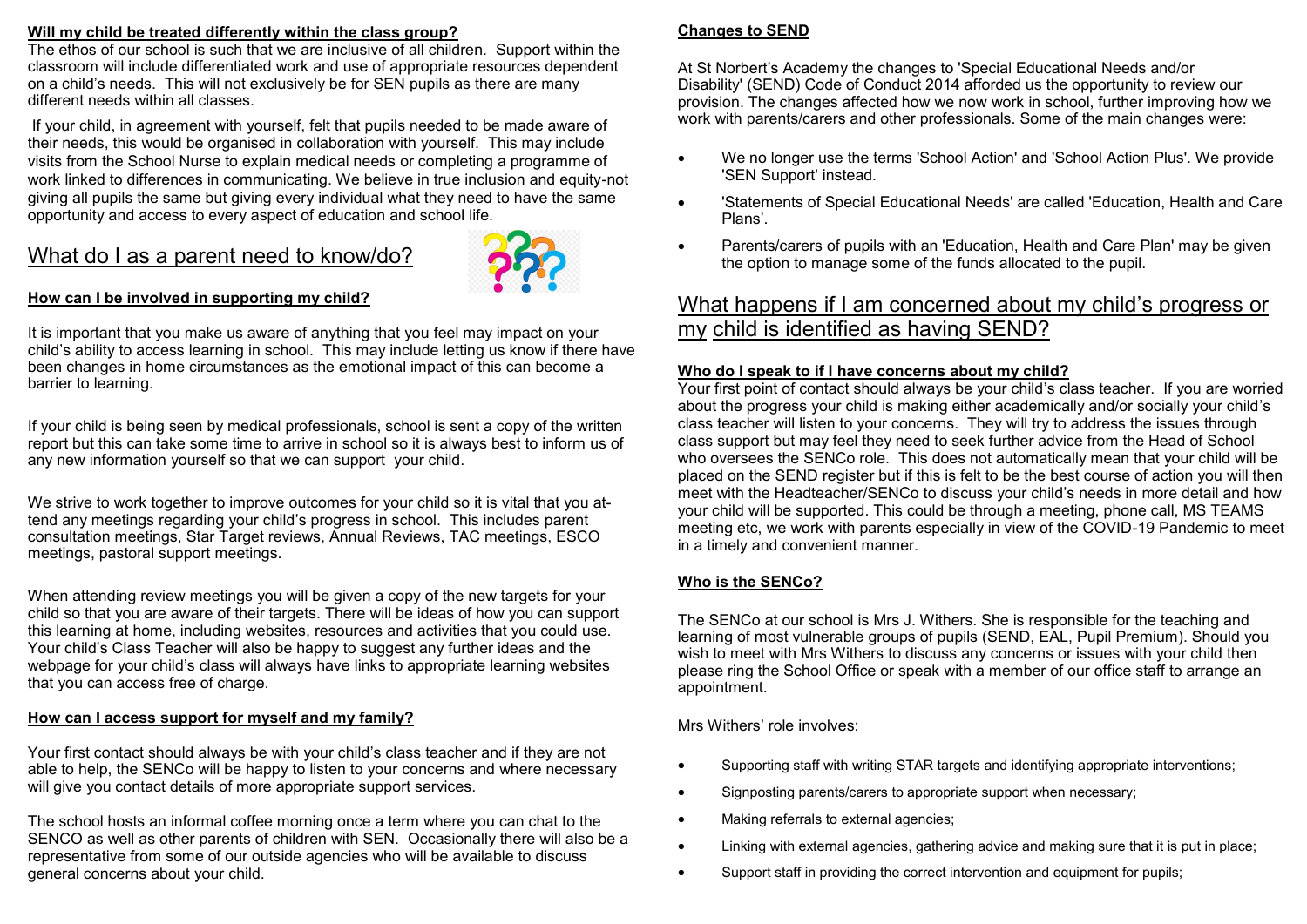- Linking with other schools to support transitions
- Making requests for statutory assessment:
- Keeping up to date with relevant guidance and statutory information:
- Attendance at professional development courses;
- Organizing and delivery of relevant training for all staff;
- Maintaining and updating records of pupils:
- Meeting with parents to discuss progress against STAR targets where necessary.

Mrs Withers will be able to offer advice about how to identify if your pupil has any special educational needs and what support they might need. She can make direct referrals to many outside agencies to make sure that your child's needs are met in school. She can also provide information about who may be able to help with any family needs.

Mrs Withers is a qualified teacher who has held the role of SENCo in a previous setting for 5 years and has been the SENco for 4 years here at St. Norbert's.

She is also as Headteacher and leads the Senior Leadership Team within St Norbert's. She has been a qualified teacher for 15 years and has been a Senior Leader for 14 years. She completed the NASENCO Award through Bath Spa University.

## **If my child has English as an Additional Language, how long would it be before they would be identified as having SEN?**

As a school we allow children time to acquire basic spoken and written English language skills. Where there is evidence that your child is finding it difficult to retain the English they are taught, we would discuss with you whether or not there were any concerns in your child's home language. Assessments can still be carried out using STT, Wellcomm Assessment, SALT and we can also use the Educational Psychologist and any other agencies to support our assessments of your child.

# **Should I tell the school if my child has any difficulties?**

It is extremely important that we are made aware of anything that may affect your child's ability to learn and engage with their peers. This may be a medical need, an identified specific learning difficulty such as dyslexia or social and communication difficulties. It would also include information linked to difficult family circumstances such as separated parents, lack of family support network in this country or the death of a close family member as all of these situations can affect your child in school.

# **What will happen if the school has concerns about my child's needs?**

Concerns might be raised through analysis of data at varying points throughout the year, through Pupil Progress Meetings with the Head of School, through observations of a child in and out of the classroom and monitoring pupils work.

The Class Teacher would discuss their concerns with you to gain your views and may then put some additional support in place to identify whether the gap in learning can be

It would be useful if you could also tell us all about your child and their needs. If outside agencies are involved, the SENCO will contact them so that they continue to support your child in our school. This will often be through a review meeting to which you, the parent/carer, will be invited.

## **Moving from one class to another**

When your child moves from one year group to another, the two teachers (current and new) meet together to discuss each pupil. The current teacher will pass on any significant information to the new class teacher so they are kept fully informed. Any pupil who has a special educational need and/or disability will have a Star Target Plan and possibly other support plans such as a Health Care Plan or Reactive Plan. Current relevant paperwork are passed on to the new teacher so that they have a full understanding of the pupil, their needs and what support needs to be in place to help them. The SENCO will also ensure that new teachers and support staff are informed about pupils with SEND so that there is a smooth transition between classes and support continues as soon as pupils start in their new classes in the new academic year.

# **Moving to another Primary School**

If your child moves to a new school due to relocation, once we have been informed that they are on roll at their new school, we will send on any relevant paperwork, including documents such as Star Targets and outside agency reports. The new school will then have all the relevant information needed to put support in place as soon as your child joins them. It is always helpful for you to also keep the new school staff informed and make sure that they have received the paperwork from us.

# **Moving to Secondary School**

The Head of School at our school invites all the secondary school SENCOs during the final term of Year 6 to inform them of all pupils with special educational needs and/or disabilities joining their school. Details of the pupil's needs are passed on to the new SENCO, along with details of what support has been in place at our school to help them. Our Head of School passes on information about any outside agencies that have been involved and all SEND paperwork is passed on, including documents such as Star Targets and outside agency reports. The receiving secondary school will then have all the relevant information needed to put support in place as soon as your child joins them in Year 7.

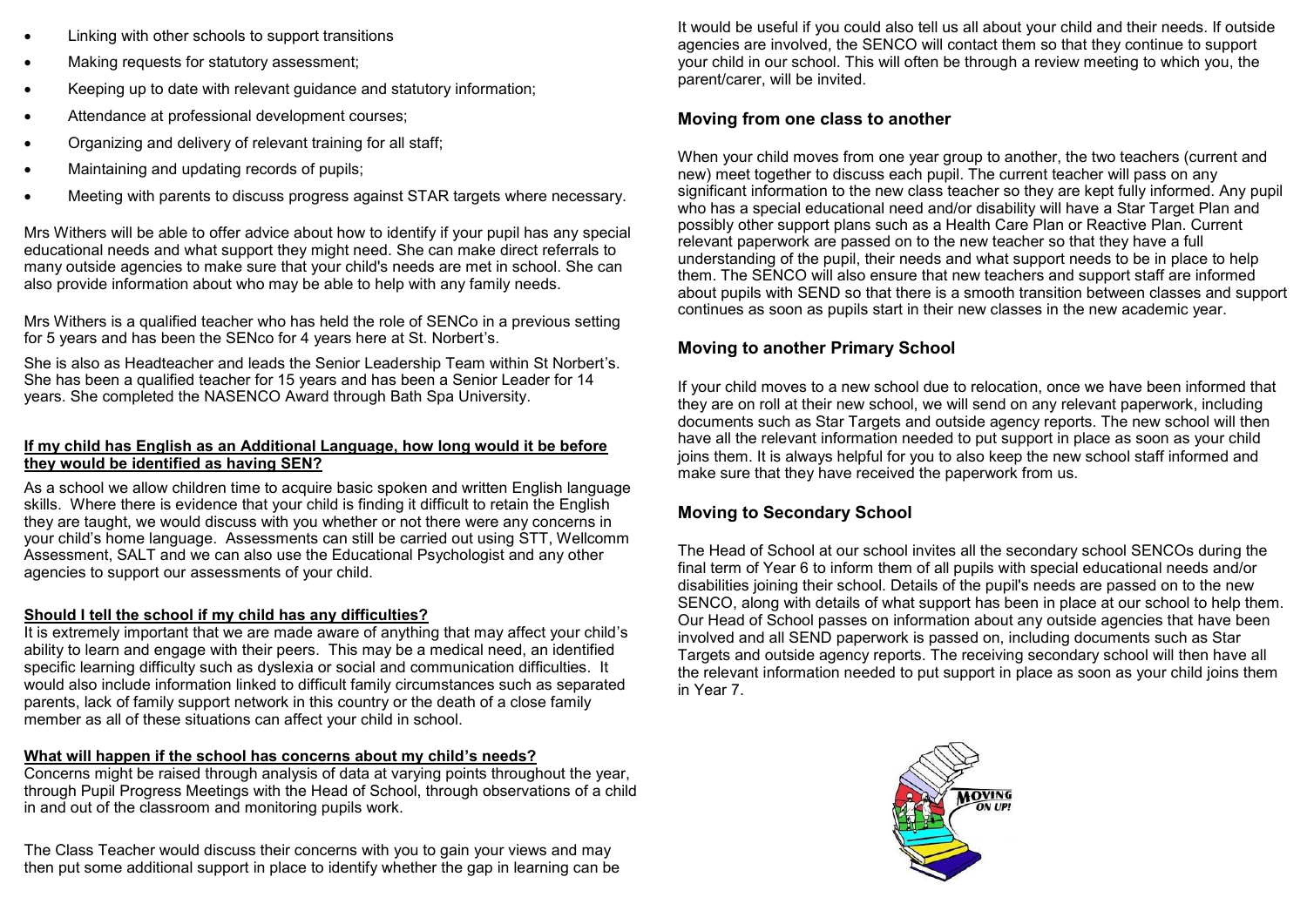#### **How will additional funding be used to support my child?**

Funding received into the school will be used for purchasing resources to support pupils identified as having special educational needs and/or a disability. This is partly used for additional hours for supporting pupils as well as the support we receive from some external agencies.

Where a child is in receipt of an EHC Plan, specific funding will be allocated to your child so that necessary resources (including staff) can be purchased.

## **How will my child be included in activities outside the classroom including school trips?**

As an inclusive school all children are supported in accessing all activities including visits outside of school. This may include travelling to church, coach trips linked to individual class topics, residential trips and sporting activities. If adaptions need to be made, this would be discussed with you in advance to ensure the safety and wellbeing of your child. All visits offsite require a risk assessment to be carried out in accordance with Local Authority Policy and any risks/hazards would be identified on this. School will work very closely with you as a parent/carer to ensure your child is fully engaged and included.

## **How will the school prepare and support my child to join the school?**

## **Entry into Foundation Stage**

If your child attends a pre-school/nursery, the SENCO there will normally inform us that your child will be joining us and that he/she has special educational needs. The SENCO at our school will then attend any meetings (when invited to attend) at the pre-school before they start, so that we have a clear picture of your child's needs and what support they might need when they join us. The SENCO will also speak with outside agencies involved where necessary to make sure that any advice is in place.

If your child has significant needs, they may need some extra visits to our Foundation Stage class in addition to those already provided through Induction Sessions.

## **Joining school at other times, e.g. mid-year**

If your child joins our school at any other time in their school life and they have additional needs, their previous school should send us all their pupil information, which would identify that they have special educational needs. As a school we endeavour to put support in place that is appropriate based on our initial assessments and observations of your child. The information from the previous school should tell us what support has been in place which will also help us to see what has worked well and give us important information about areas for development.

narrowed or a barrier to appropriate interaction with peers can be removed. This would be put in place for approximately six weeks and progress against targets reviewed.

If there is still a concern it is likely that the child would be placed on the SEND register with your consent and appropriate support put in place and recorded on an STAR Target Plan.

## **What different needs might a child have?**

At St. Norbert's Academy we constantly strive to ensure we meet the needs of the individual. Each child's needs are unique and so each child will receive different support, depending upon their specific needs. The Head of School and Class Teacher will decide which strategies and resources are appropriate to support your child's needs. Where outside agencies are involved, they will provide advice about how best to support your child's needs. Special Educational Needs (SEN) are divided into four areas. Below are some examples of what our school can provide.

## **Cognition and Learning (Learning Need)**

- Different approaches to learning, e.g. visual aids such and all all as use of pictures, visual timetables: practical approaches including roleplay, sensory timetables; practical approaches including roleplay, sensory learning.
- Differentiated work matched to the child's ability this may include a simplified and/or scaffolded approach, a different way of recording their understanding or the amount of time given.
- Different/extra resources, e.g. word cards, number squares, vocabulary books, computer programmes, recordable devices (Sound Buttons, postcards etc)
- Special Literacy or Numeracy programmes, e.g. the Nessy programme, Wordshark, Precision Teaching, Toe by Toe,
- Excellence & Enjoyment, Adventure Series, Springboard, Clicker 7 First Class @ Number, Number Shark, SOS Spelling, Visual Literacy Intervention based on film work;
- Additional adult support, group work, individual support both in and out of the classroom.

## **Communication and Interaction (Speech and Language)**

- Resources provided by the Speech and Language Therapy Service First Call, Colourful Semantics;
- Vocabulary development programmes including Racing to English and Tower Hamlets Induction Package;  $\square$  Communication and language games aimed at  $developing$  understanding or increasing vocabulary;  $\square$  Social skills games;
- Use of Makaton an early sign language tool
- Visual Literacy resources aimed at developing talk for writing;
- Advice and Guidance from Social Communication Outreach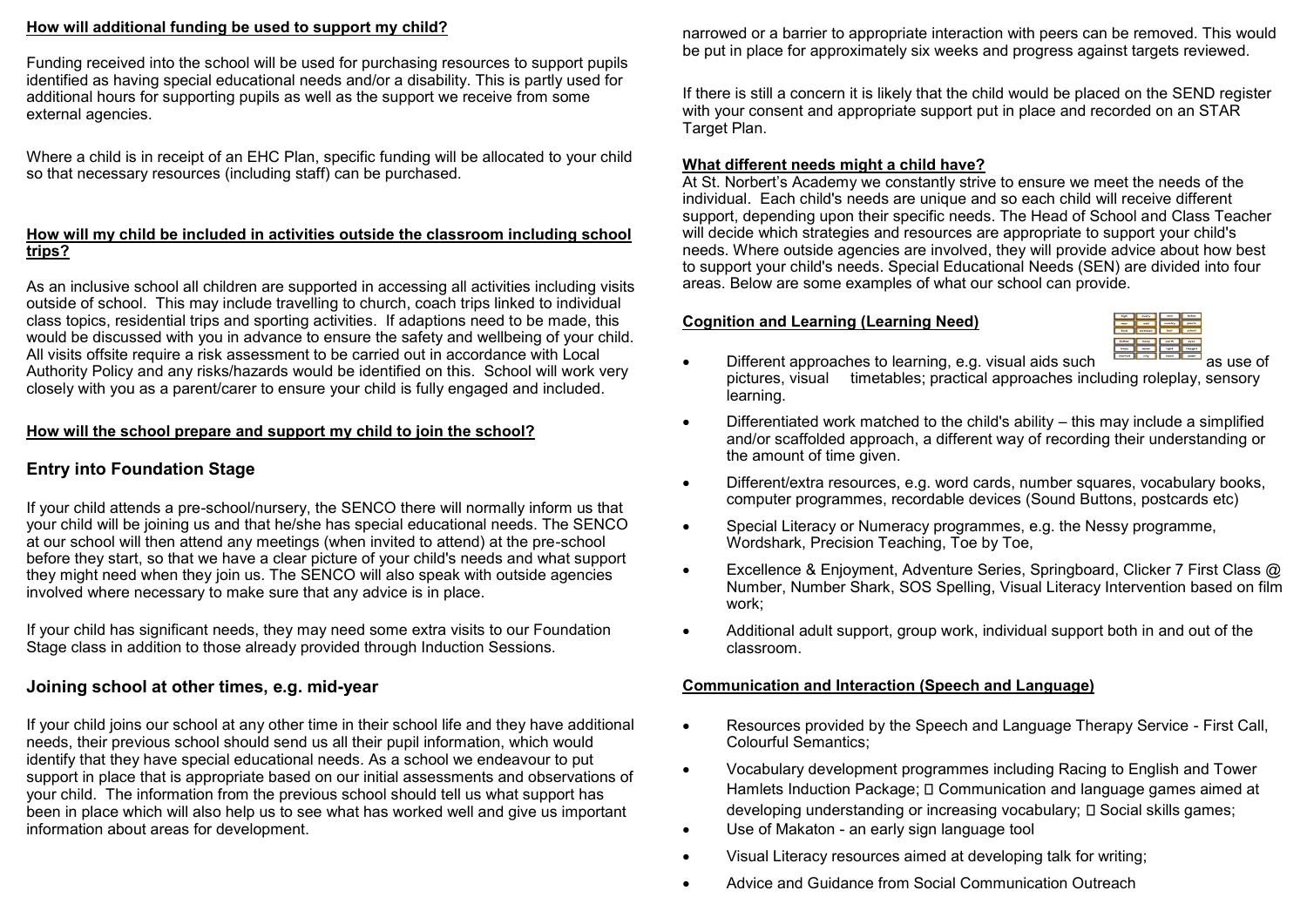## **Social, Emotional and Mental Health**

- Reactive plans which outline a pupil's specific needs and the best strategies to use to help them
- Social skills activities including board games, social stories, SEAL activities, Seeing Red programme, TalkAbout for Teenagers, Boxall Profile activities
- Self Esteem strategies including reward schemes and It's Good to be Me activities,
- PP Teaching Assistant available for pastoral support as and when required.

## **Medical, Physical and Sensory Needs**

- Specialist equipment such as work screens, headphones, pencil grips, coloured overlays, fiddle toys, listening stations
- Specialist training from outside agencies, such as specialist nurse for pupils with disabilities and medical needs including feeding buttons and diabetes;
- Advice and guidance from Occupational Therapists as required;
- Advice and Guidance from Sensory Impaired Service;
- Advice and Guidance from Social Communication Outreach

## **What is a Star Target Plan?**

A Star Target Plan is a document which identifies what your child finds difficult, sets small achievable targets and outlines what extra support your child will receive to help them to make progress. Star Target's are child friendly and written from the child's point of view so that they are easy to understand. The plan is shared with you in the Advent, Pentecost and Lent terms through parent consultation meetings with the class teacher and with the Head of School at a separate meeting called a Star Target Review. At these times, we will review the previous targets to let you know the progress your child has made against the targets they were set. You will be given a copy of the new Star Targets so that you can support your child with each of the targets.

At some review meetings a professional who has assessed or worked with your child may attend to share their views on your child's progress and suggest possible new targets along with how to achieve them.

At the review meetings you will be asked to sign a 'gold form' which is a record of attendance and/or communication regarding your child's needs.



## **Who can my child talk to if they are worried or have concerns?**

There are many ways your child can express concerns in school. Each class has a worry monster case where children can write down/ draw anything that is worrying them. This is then checked by the Class Teacher or Teaching Assistant and time given to the child to discuss their concern in more detail with an appropriate adult. If more time is needed, the SENCO will allocate some time to speak with the child to determine whether further intervention is required. This may be working with peers on friendship concerns or 'it's good to be me' activities to boost self-esteem.

The is also a visible presence across the school who children can approach with worries without the need for a timetabled session. If a child appears to be finding friendships particularly difficult the Class Teacher and SENCO may, along with the child concerned, identify a 'buddy' to support positive playtimes, lunchtimes and learning time. The buddy will be a child chosen in agreement with your child and adults in school, who will support them emotionally and ensure that they have someone to talk to/ play with for as long as is required.

## **What training and experience do staff have for the additional support my child needs?**

All staff at our school have regular training in a great number of areas of special educational needs and disability. Most staff have had training in the following:

#### Autism (IDP)

- Speech, Language & Communication Needs (IDP)
- Behaviour /Positive Handling
- Epipen training /First Aid
- Precision Teaching

Creating a Dyslexia-friendly learning environment PIVAT training /Safeguarding training Microsoft Dyslexia Awareness Modules Inclusive Classrooms Training Effective Differentiation for SEND Training Neurodiversity in the Classroom Training

Some staff have also received training regarding:

- Speech & Language (ELKLAN Course)
- Paediatric First Aid
- **Diabetes**
- Gastronomy Button training
- Makaton (Foundation Stage and Key Stage 1)
- Administering PKU Gel training
- Wellcom Intervention Boxall Profile training





|              | 医两名原质质<br>ABCDEF      |
|--------------|-----------------------|
|              | 春风快乐后原                |
|              | GHIJKL                |
|              | 恩恩能思愿<br>MNO PQR      |
|              | 像没以黑墨鱼<br>S T U V W X |
| is to<br>Y 7 |                       |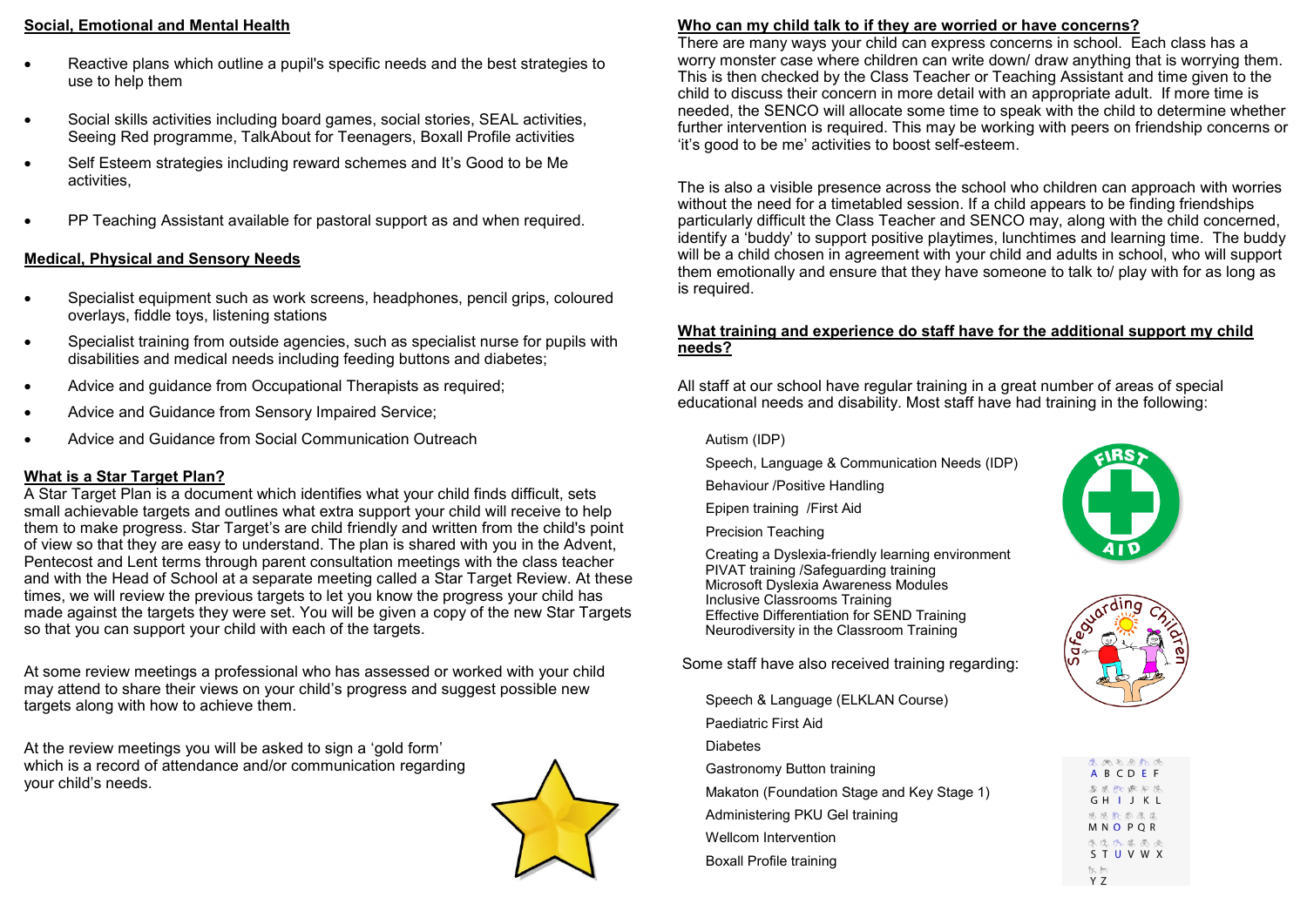## **My child has an EHC but now I feel that they need a special school place, what do I do?**

If at any point you or the school feel that a mainstream school can no longer meet your child's needs, an early Annual Review can be called. Any discussions about school places need to be discussed at the Annual Review, preferably with any supporting outside agencies present to give their views. The request for a special school place will be noted on the Annual Review form and the Local Authority will consult the named special school. A decision will then be made based on whether any places are available and if the special school could meet your child's needs. It is important to be aware that a recommendation does not guarantee a place at a special school.

## **Who will support my child in school?**

Any of the following may work with your child in order to support them in achieving their targets and to help them fulfil their potential:

- Class Teacher
- Class Teaching Assistant
- SENCO/Head of School
- Pupil Premium Teaching Assistant
- **EAL Teaching Assistant**
- Midday Supervisors
- Play Leaders
- Any other members of staff who have appropriate qualifications and/or experience

## **How will they catch up with lessons they have missed?**

Withdrawn support is a carefully planned approach to support your child's learning. Where possible, the additional work they complete outside of the classroom will be linked to what the class is doing, however there will be occasions when a gap is identified that is separate to main class teaching. Where this is the case children are withdrawn in short sessions to address these gaps and enable them to then fully engage with the learning in the classroom. In many cases, children's needs are met within the classroom through guided work with either the Class Teacher or Teaching Assistant.



### **What is an Health Care Plan?**

Children who have medical needs will have a health care plan written using information provided by medical professionals working with your child. This will be on an agreed school format and will be shared with you. When all parties are in agreement with the actions that will take place to ensure the safety and wellbeing of your child you will be required to sign the plan.

The health care plan will be shared with all appropriate staff members including lunchtime staff and a copy kept in the Medical File in the staffroom so all staff, including those on supply, are aware of your child's needs.

Health care plans are updated annually and/or when updated medical information is provided.

#### **Where will the information about my child be kept?**

Star Target Scrapbooks are kept in the classroom and contain an Star Target and work related to children's targets. More sensitive information such as reports are kept in a locked SEND cupboard in the Head of School's Office. Information is shared with appropriate staff to enable all adults working with your child to be sensitive to their needs and support them throughout the day including at lunchtimes.

At all times, the Records Management Policy is adhered to.



#### **How will my child be involved in the process and be able to contribute their views?**

Depending on your child's age and stage your child may be asked how they feel they have progressed against their targets. This will be done in an informal way through discussion with the SENCo.

Star Target's are shared with your child too, so that they understand what they are trying to achieve and what we are going to do to help them in school.

Where appropriate your child will be asked to identify their own areas for development which will be considered when writing new targets.

When working with adults on their targets children will regularly be asked how they feel they are getting on and given feedback from the adult they are working with, about their progress against their targets.